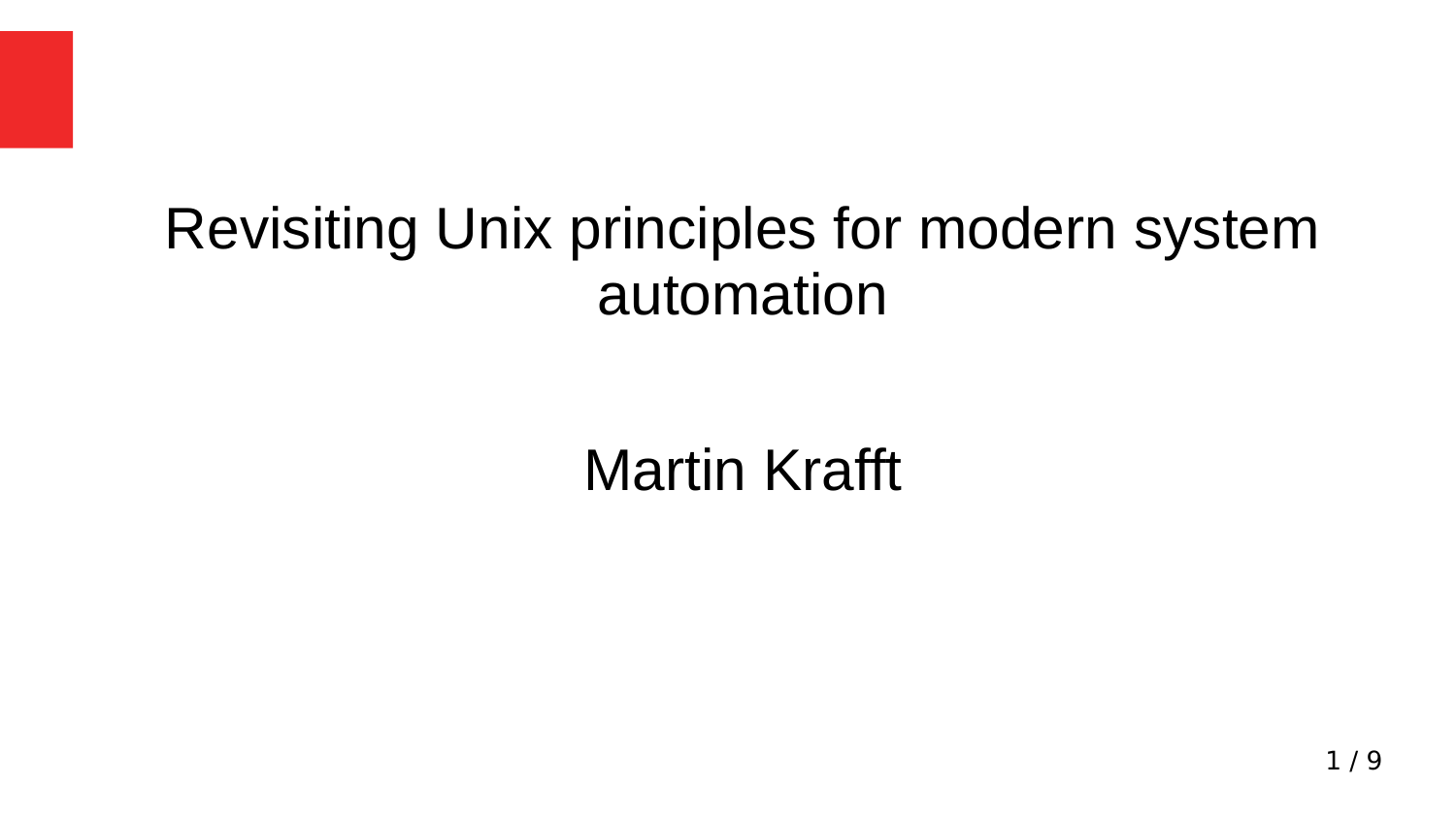Just because the Cloud is all hip and stuff doesn't mean that you need to reinvent the wheel all the time thank you very much.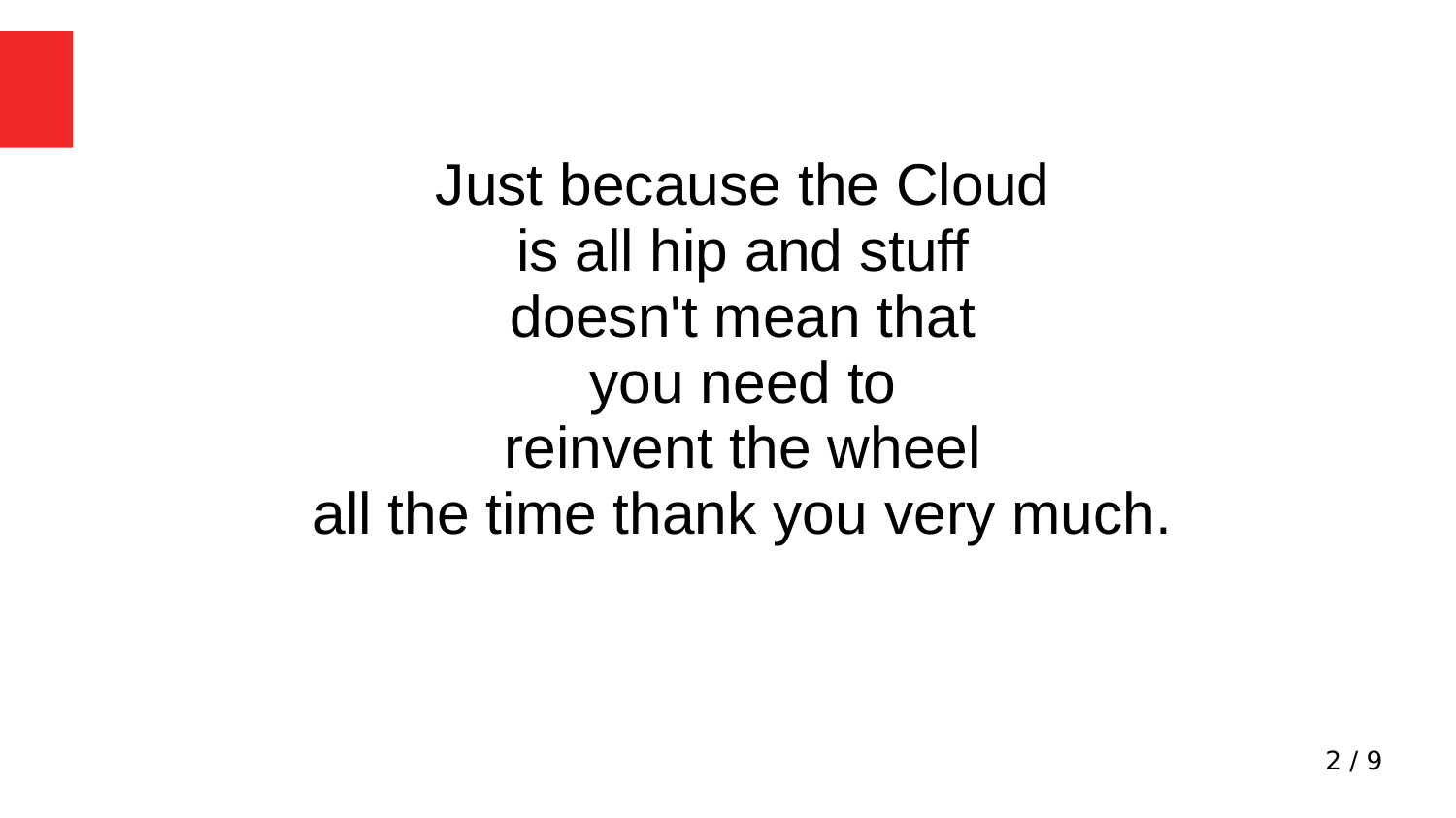# **reclass inventory management**

- Parametrise knowledge about your hosts
- Parameter merging up hierarchies (i.e. how LDAP/X.500 got it wrong)
- Supports Puppet, Ansible, Salt; adapters easy to write
- Currently working, but development stalled
- **http://reclass.pantsfullofunix.net**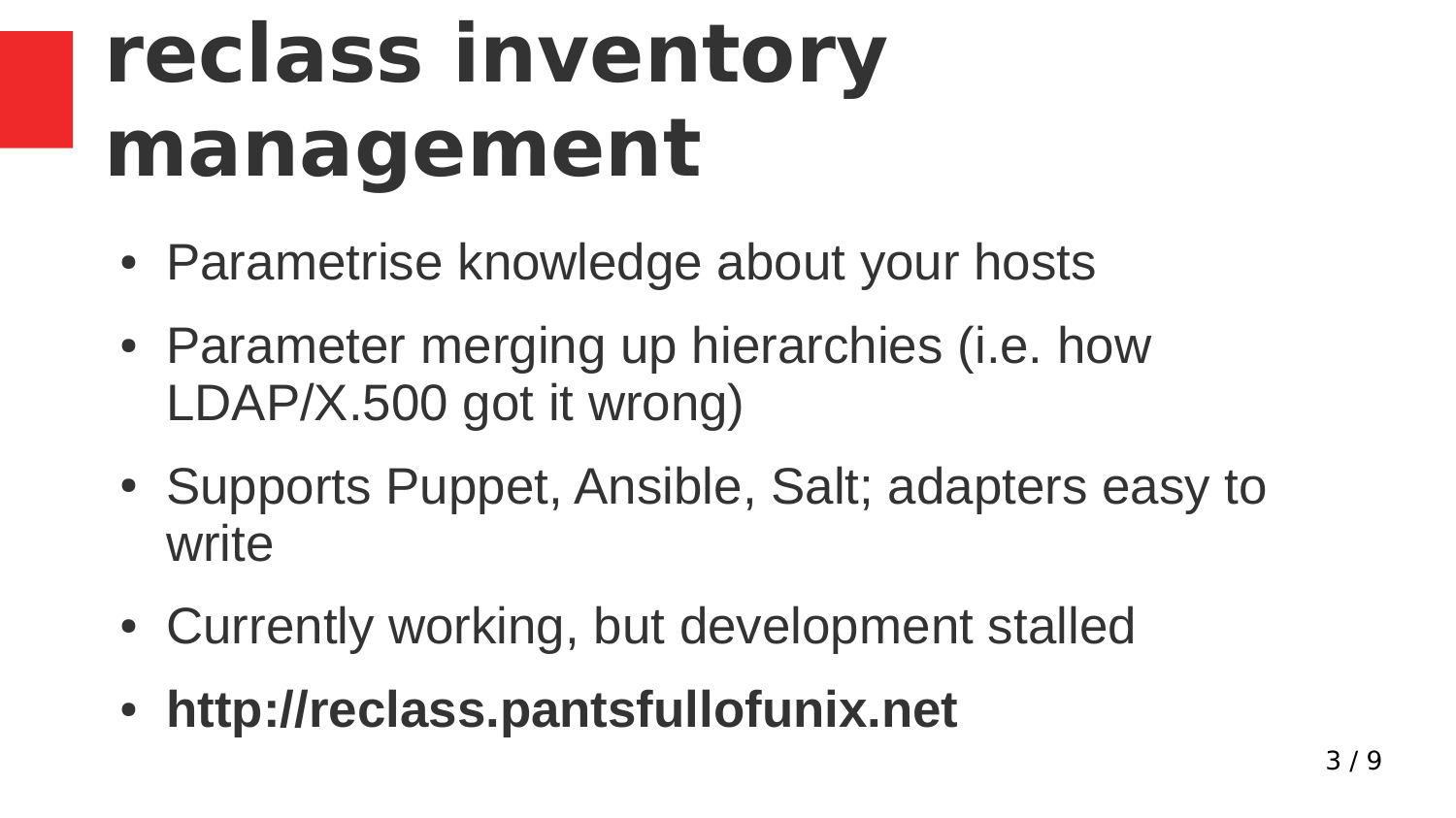# **SSH "botnet"**

- Persistent connections between nodes (spoke, bouncers, mesh?)
- Run sysadmin stuff on the "botnet"
- Focus on transport. Do that well. Provide interfaces. Be Unix-y.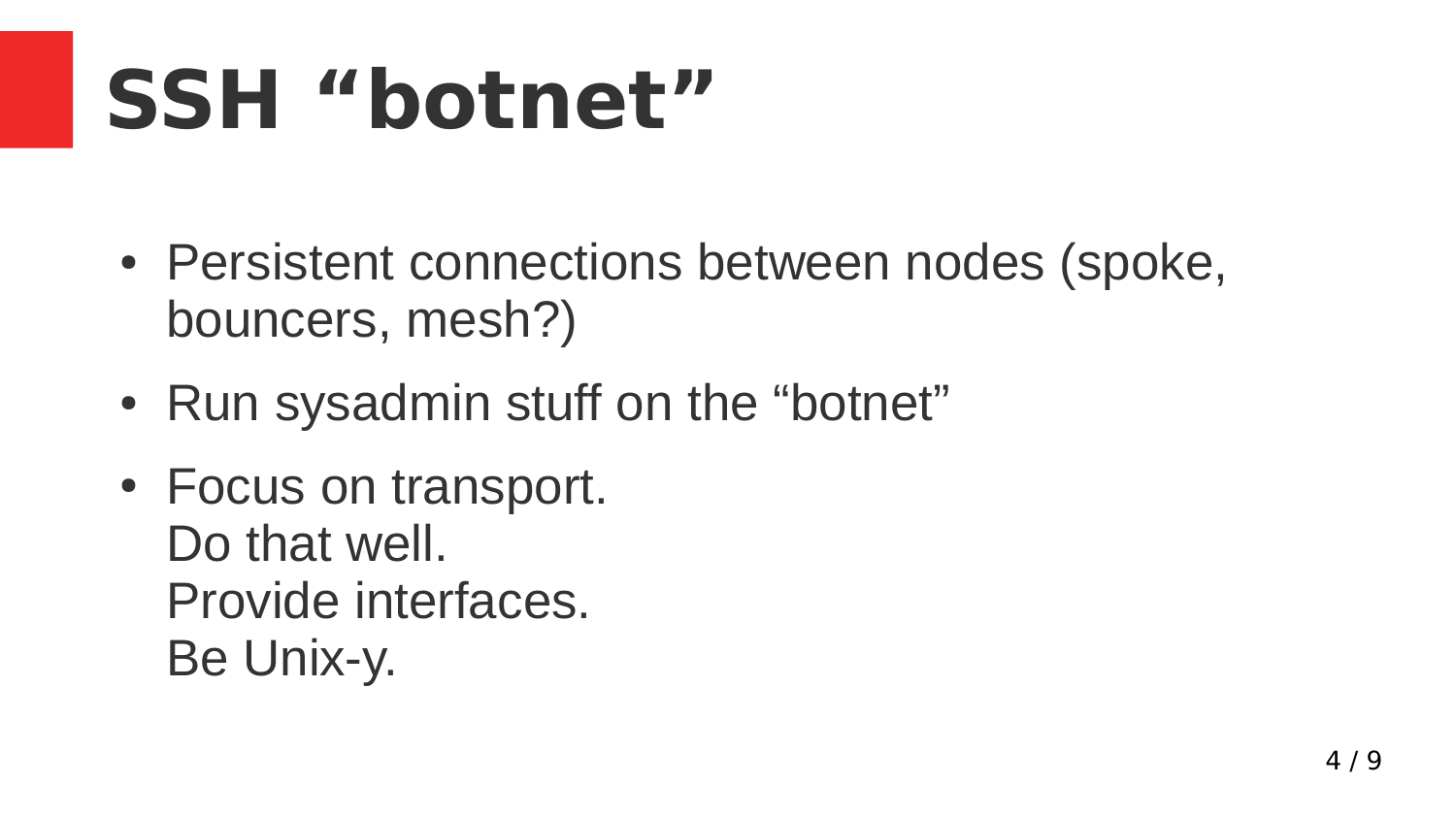## **"OSI Stack" of system automation**

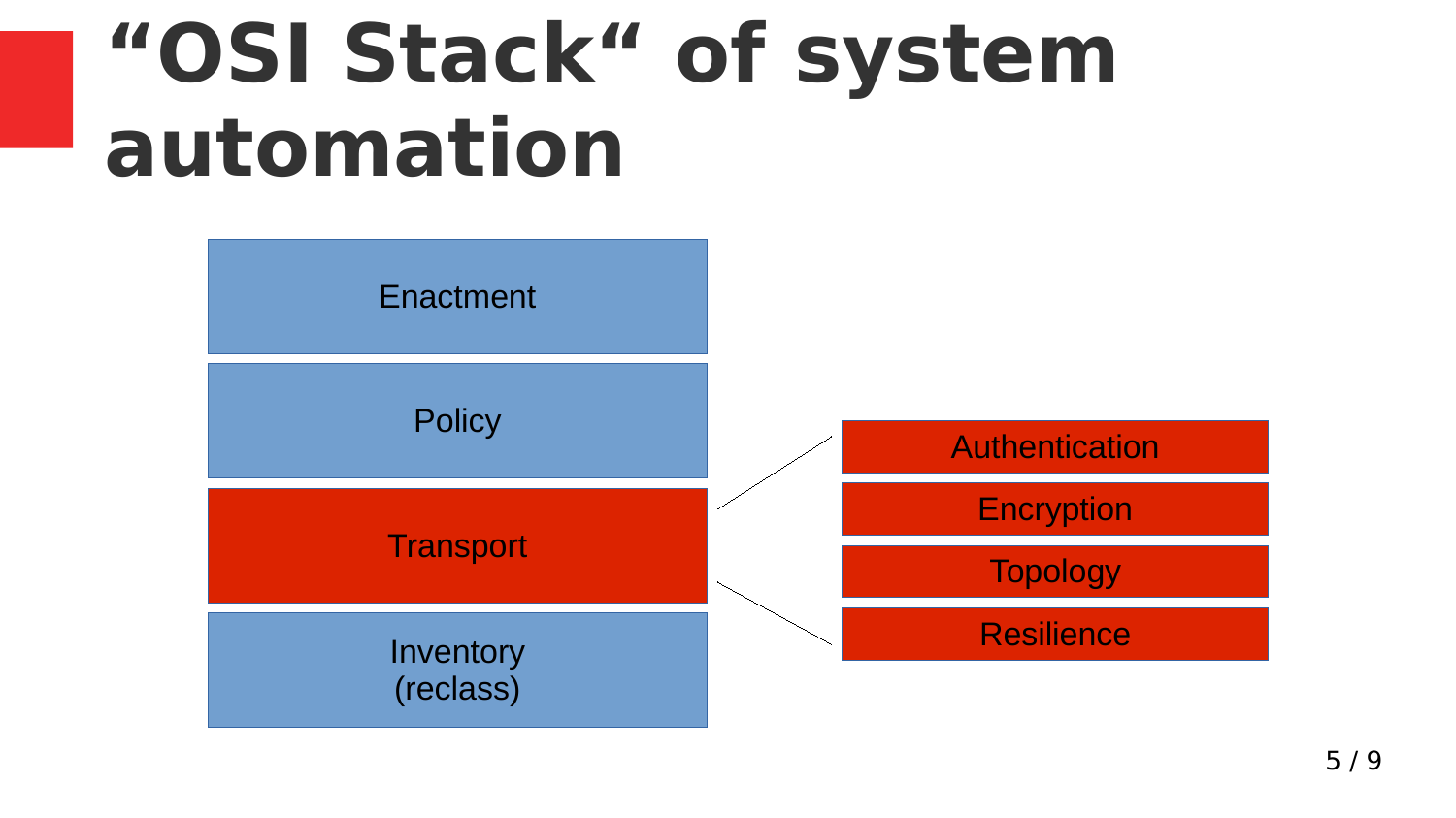## **Transport feature comparisons**

|                       | cfengine   | <b>Puppet</b> | <b>Chef</b> | <b>Salt</b>  | <b>Ansible</b> |
|-----------------------|------------|---------------|-------------|--------------|----------------|
| <b>Authentication</b> | <b>NIH</b> | <b>NIH</b>    | <b>NIH</b>  | <b>NIH</b>   | <b>SSH</b>     |
| Encryption            | NIH (TLS)  | NIH (TLS)     | NIH (TLS)   | NIH (crap)   | <b>SSH</b>     |
| <b>Topology</b>       | Pull       | Pull          | Pull        | Pull or hope | Push           |
| <b>Resilience</b>     | Good       | Fair          | Fair        | Hope-based   | n/a            |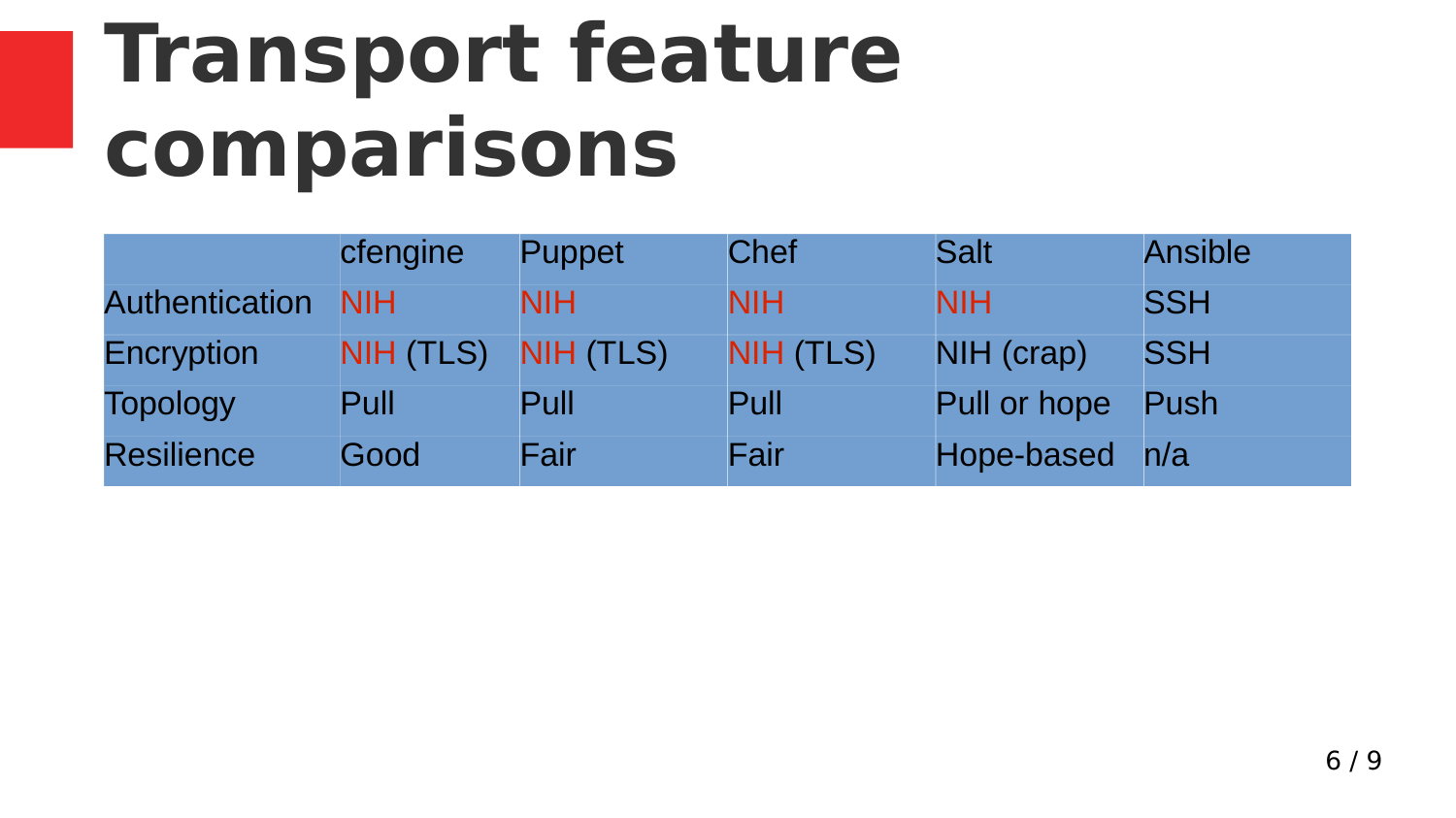# **Transport Unix style**

- Do one thing and do it well
- Topology independent: push and pull
- Plain interfaces, so usable by other tools that do e.g.
	- Monitoring
	- Data collection, asset management
	- Remote execution, policy enforcement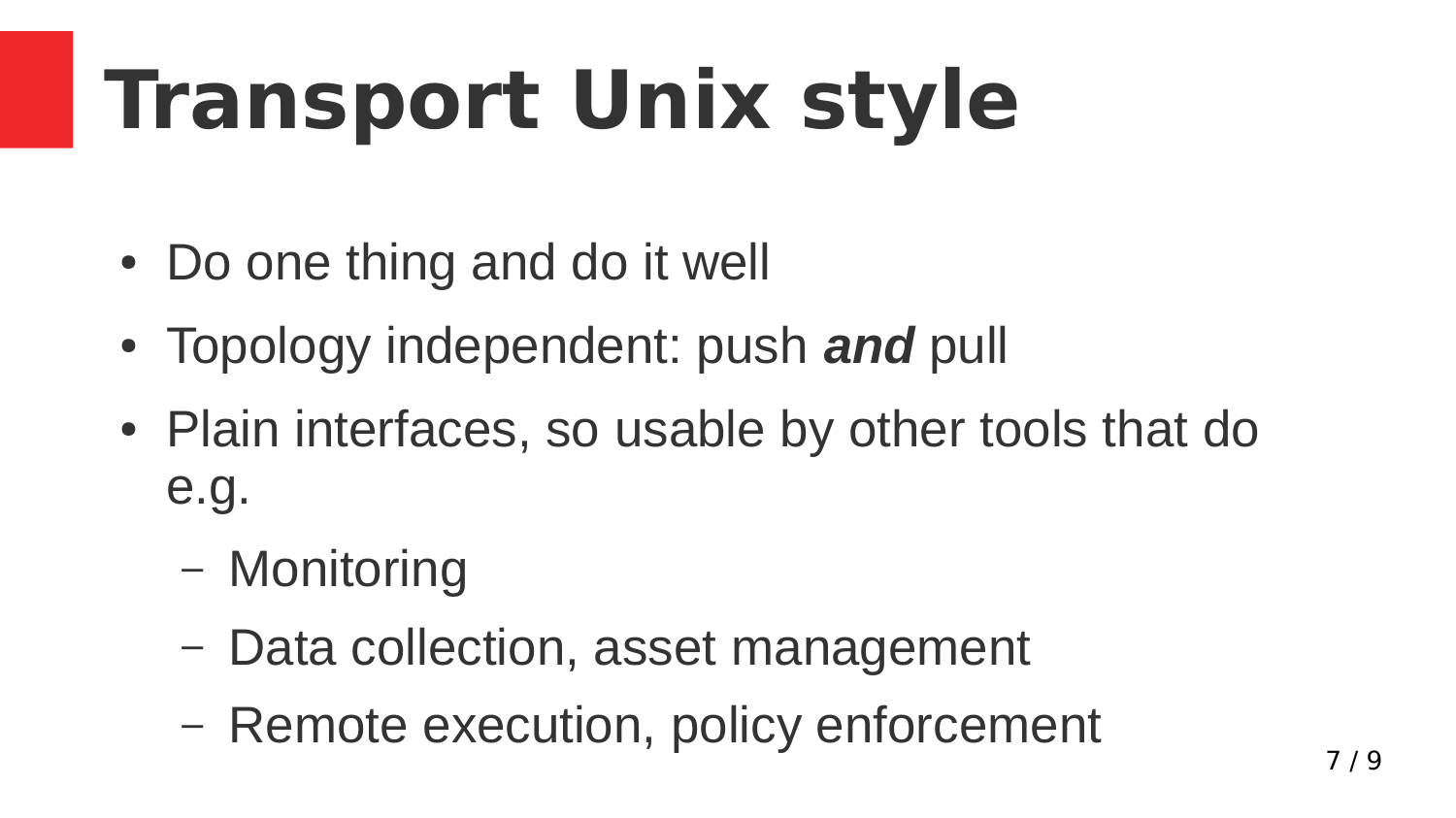#### Live demo